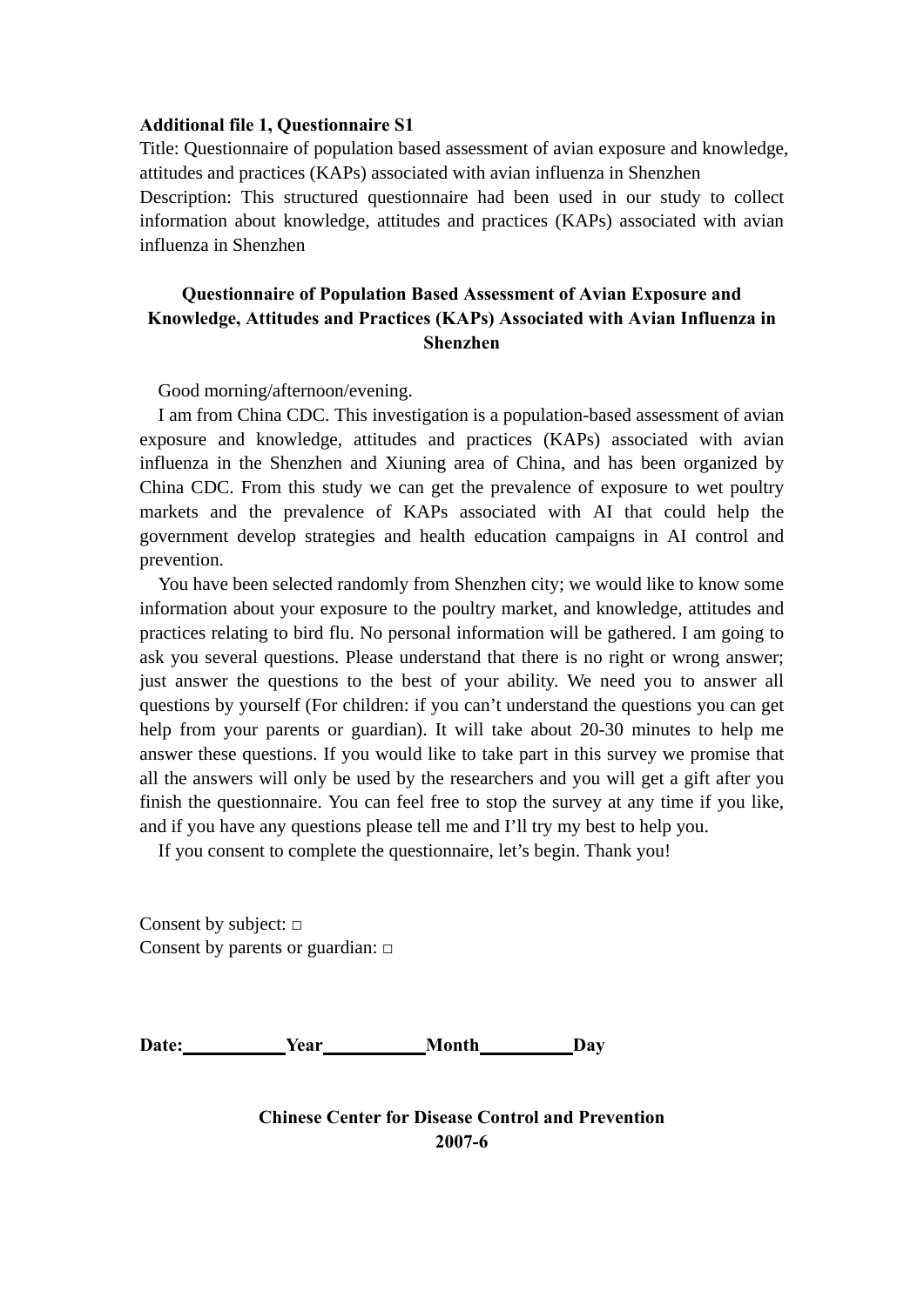Household ID: Family number ID:

### **Part 1: Demographic information**

- 1. Gender:
- Male
- Female
- 2. How old are you? Or birth date:  $\frac{1}{\sqrt{y/m/d}}$
- 3. What is your highest education level?
- Illiterate
- Primary school
- Middle school
- High school
- College and above
- 4. What is your occupation?
- Employed
- Unemployed
- 5. If you are unemployed, what is the reason?
- Student
- Housewife
- Unemployment
- Retired
- Other

## **Part 2: Exposure to wet markets**

1. How often do you have contact with birds when you buy live poultry? (If answer OR ④, then go to QUESTION 3 )

- Frequently
- Sometimes
- Never
- Unclear

2. How often did you touch skin mucous membranes like the eyes, nose and lips after touching live poultry?

- Frequently
- Sometimes
- Never
- Unclear

3. How often do you have contact with the birds' cages? (If answer ③ OR ④, then go to Part 3)

- Frequently
- Sometimes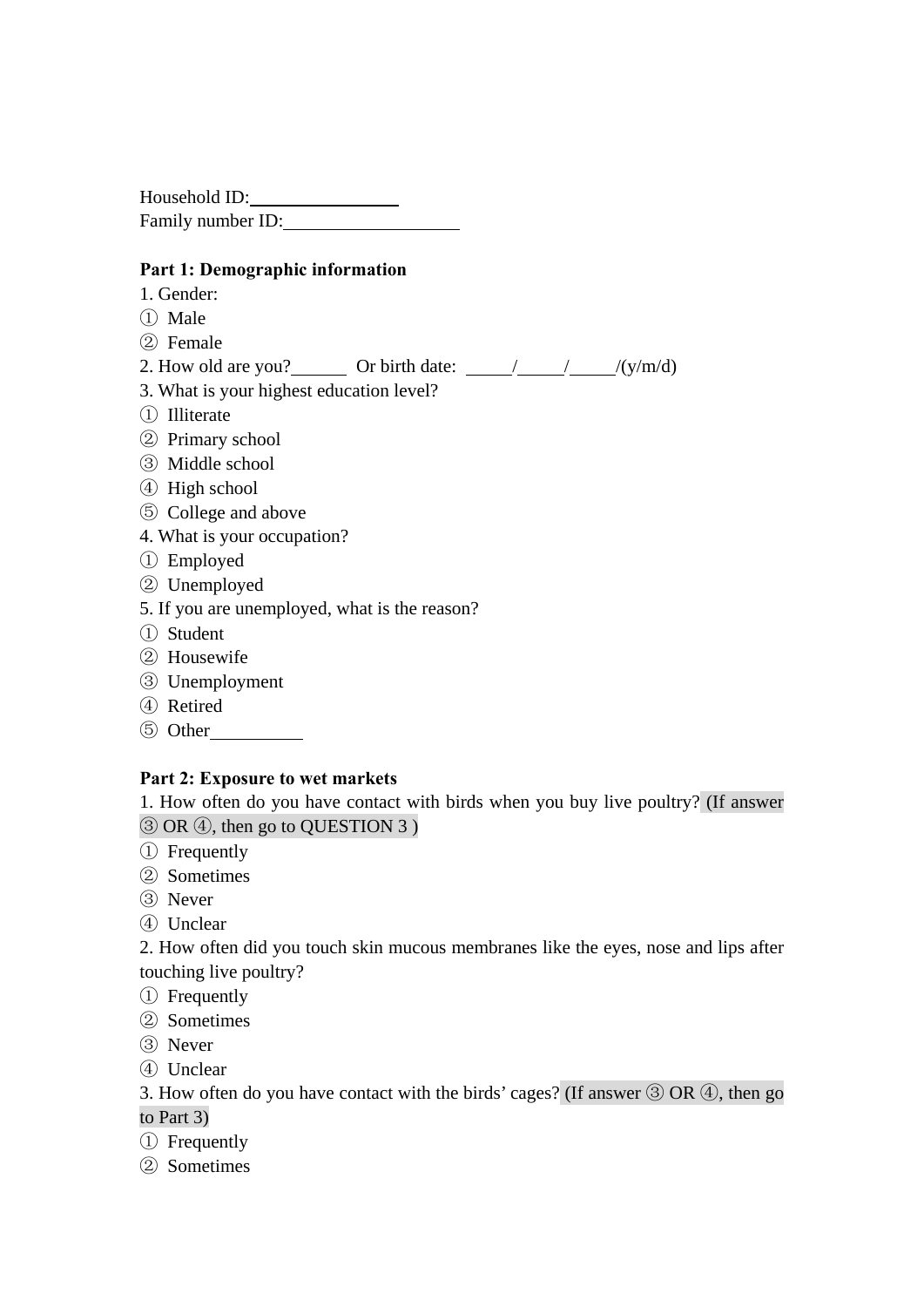- Never
- Unclear

4. How often did you touch the skin mucous membranes like the eyes, nose and lips after touching the cages?

- Frequently
- Sometimes
- Never
- Unclear

#### **Part 3: KAP of avian influenza (<15 years needn't answer this part)**

1. Have you heard about bird flu?

- Yes
- No (If answer ②,then go to QUESTION 15)
- 2. From where did you learn about the bird flu?
- Television
- Radio
- Newspaper
- Internet
- Friends/family
- Health care facility
- Other
- 3. Is bird flu a kind of infectious disease?
- Yes
- $(2)$ No
- Unclear
- 4. Can people get bird flu by touching sick poultry?
- Yes
- $(2)$ No
- Not sure
- Unclear
- 5. Can bird flu be prevented?
- Yes
- $(2)$ No
- Not sure
- Unclear
- 6. Can bird flu be cured?
- Yes
- No
- Not sure
- Unclear
- 
- 7. Do you believe human bird flu is associated with the environment in wet markets?
- Yes
- $(2)$ No
- Unclear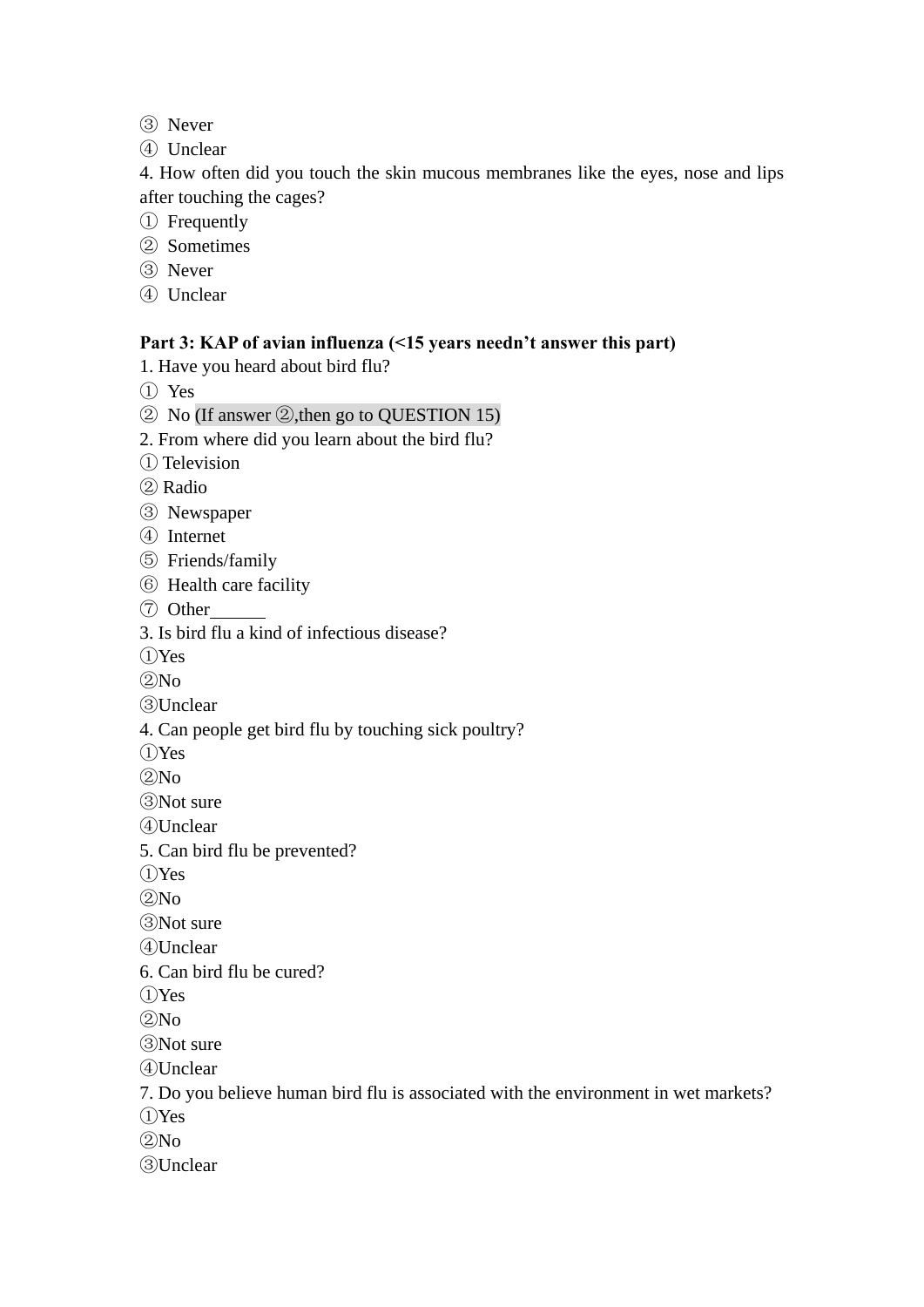8. Do you worry about your family/friends getting bird flu?

Yes

 $(2)$ No

Not sure

Unclear

9. Do you fear going to public areas due to bird flu?

Yes

 $(2)$ No

Not sure

Unclear

10. Do you believe that the government can control the bird flu pandemic?

Yes

 $(2)$ No

Not sure

Unclear

11. Would you like to get more information about bird flu? (If answer  $(2)$  OR  $(3)$ , then go to QUESTION 14)

Yes

 $(2)$ No

Don't care

- 12. What special information on bird flu would you like to know?
- Basic knowledge
- Prevention methods
- Treatment
- Epidemic announcements
- Other
- 13. What are the best ways to get this information to you?
- Television
- Radio
- Newspaper
- Internet
- Friends/family
- Health care facility

Other

14. Compared to the period of time before the spread of bird flu, would you say that you are eating:

- More poultry
- Less poultry
- Almost the same amount of poultry

No poultry

I never eat poultry

15. How do you usually wash your hands?

- With water
- With water and soap